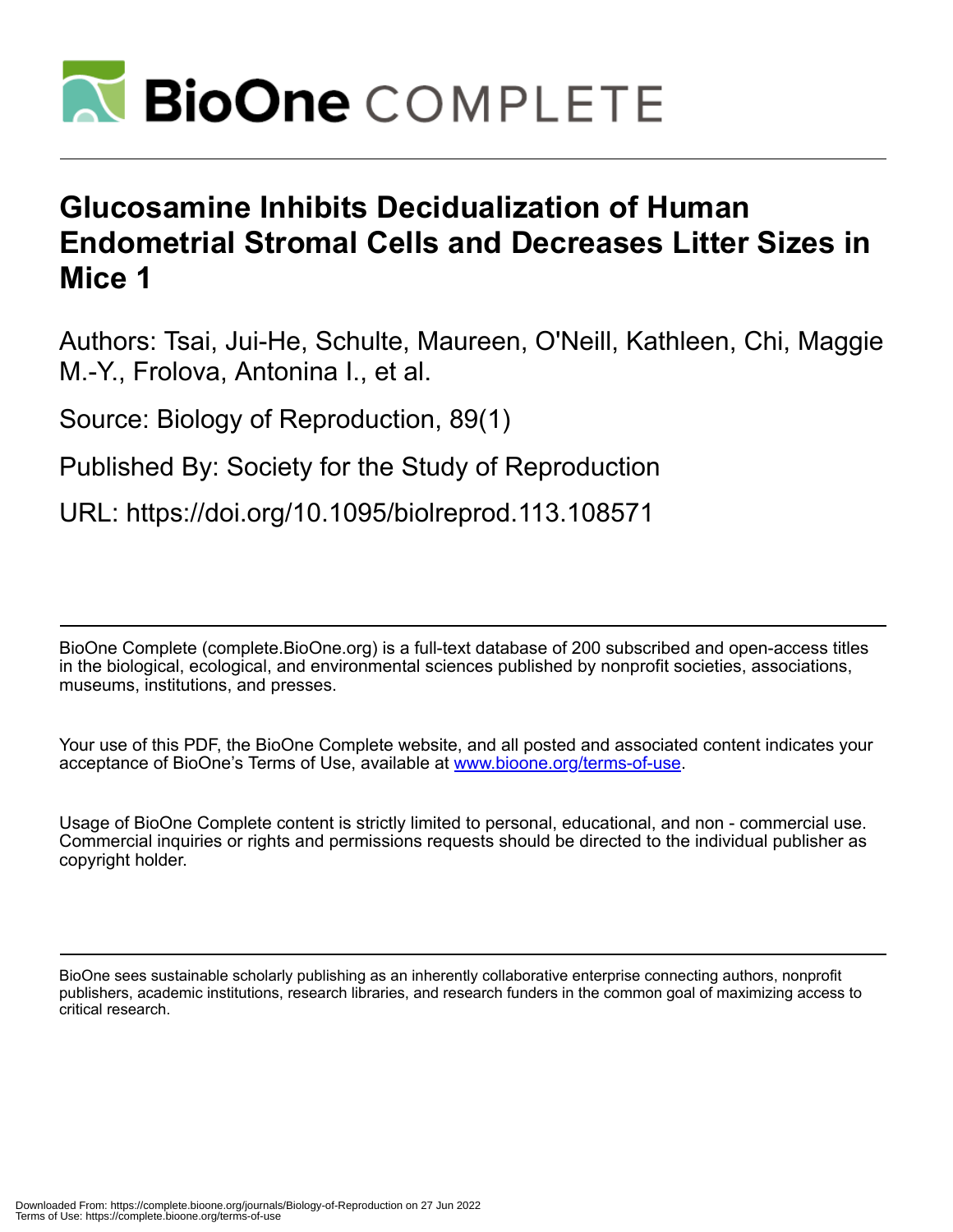# Glucosamine Inhibits Decidualization of Human Endometrial Stromal Cells and Decreases Litter Sizes in Mice'

# Jui-He Tsai, Maureen Schulte, Kathleen O'Neill, Maggie M.-Y. Chi, Antonina I. Frolova, and Kelle H. Moley<sup>2</sup>

Department of Obstetrics and Gynecology, Washington University School of Medicine, St. Louis, Missouri

## ABSTRACT

Embryo implantation in the uterus depends on decidualization of the endometrial stromal cells (ESCs), and glucose utilization via the pentose phosphate pathway is critical in this process. We hypothesized that the amino sugar glucosamine may block the pentose phosphate pathway via inhibition of the rate-limiting enzyme glucose-6-phosphate dehydrogenase in ESCs and therefore impair decidualization and embryo implantation, thus preventing pregnancy. Both human primary and immortalized ESCs were decidualized in vitro in the presence of 0, 2.5, or 5 mM glucosamine for 9 days. Viability assays demonstrated that glucosamine was well tolerated by human ESCs. Exposure of human ESCs to glucosamine resulted in significant decreases in the activity and expression of glucose-6-phosphate dehydrogenase and in the mRNA expression of the decidual markers prolactin, somatostatin, interleukin-15, and left-right determination factor 2. In mouse ESCs, expression of the decidual marker Prp decreased upon addition of glucosamine. In comparison with control mice, glucosamine-treated mice showed weak artificial deciduoma formation along the stimulated uterine horn. In a complementary in vivo experiment, a 60 day-release glucosamine (15, 150, or 1500 µg) or placebo pellet was implanted in a single uterine horn of mice. Mice with a glucosamine pellet delivered fewer live pups per litter than those with a control pellet, and pup number returned to normal after the end of the pellet-active period. In conclusion, glucosamine is a nonhormonal inhibitor of decidualization of both human and mouse ESCs and of pregnancy in mice. Our data indicate the potential for development of glucosamine as a novel, reversible, nonhormonal contraceptive.

decidualization, glucosamine, human endometrial stromal cells, pentose phosphate pathway

# INTRODUCTION

Unintended pregnancy is a significant global health care problem; in the United States alone, more than three million women between the ages of 15 and 44 experience an unintended or unplanned pregnancy each year [1]. The

Received: 11 February 2013. First decision: 7 March 2013. Accepted: 20 May 2013. - 2013 by the Society for the Study of Reproduction, Inc. This is an Open Access article, freely available through Biology of Reproduction's Authors' Choice option. eISSN: 1529-7268 http://www.biolreprod.org ISSN: 0006-3363

consensus is that limited contraceptive choices play a critical role in the persistence of these high rates. In a survey conducted in 2004, 40% of women reported being dissatisfied with their current contraceptive method, and many of the perceived side effects were thought to be due to hormones contained in the contraceptives [2]. The most commonly used contraceptive method in the United States is the oral contraceptive pill, which requires daily compliance and has annual failure rates with typical use estimated at 9% for the general population, 13% for teenagers, and 30% or higher for some high-risk subgroups [3]. In contrast, long-acting reversible contraceptive methods, including intrauterine devices (IUDs) and subdermal implants, are not user-dependent and have very low failure rates (less than 1%), which rival those of sterilization [3]. Currently, the only long-acting nonhormonal contraceptive method available is the copper IUD. Additional nonhormonal long-acting contraceptive methods are needed not only to improve compliance, but also for patients unable to tolerate hormonal methods because of other health issues such as clotting disorders or cancer [4, 5].

One mechanism of action by which a contraceptive might work is to prevent the endometrium from becoming receptive to implantation of an embryo. The endometrium is a steroid hormone-dependent tissue that responds to cyclical changes in estrogen and progesterone  $(P_4)$  during the menstrual cycle [6]. The proliferative stage of the menstrual cycle is associated with follicular growth and increased estrogen secretion leading to endometrial proliferation. This proliferation ceases after ovulation when  $P_4$  begins to rise. The  $P_4$ -dominant luteal phase is characterized by decidualization, a process of endometrial stromal cell (ESC) differentiation typified by changes in the cytoskeleton and glucose metabolism, as well as the up-regulation of prolactin, insulin-like growth factors, and insulin-like growth factor-binding proteins [7, 8]. As a result of these cellular changes, the human endometrium becomes receptive to embryonic implantation 7–10 days after ovulation, a period commonly referred to as the window of implantation. Because differentiation of the ESCs into decidual cells is required for successful embryo implantation and establishment of pregnancy [9], decidualization is a candidate target for the development of new contraceptives.

Previously, our laboratory has shown that decidualization of primary human ESCs is accompanied by significant increases in expression of the ubiquitous facilitative glucose transporter GLUT1, glucose uptake, and glucose utilization via the pentose phosphate pathway [9, 10]. Inhibition of this pathway with dehydroepiandrosterone (DHEA), a known noncompetitive inhibitor of the rate-limiting enzyme of the pentose phosphate pathway, glucose 6-phosphate dehydrogenase (G6PDH), blocked decidualization both in vitro and in vivo [9]. Although DHEA is an endogenous hormone synthesized by the adrenal glands, it may not be ideal for use as a contraceptive. First, it is not known whether DHEA is safe for long-term use; as a sex

<sup>&</sup>lt;sup>1</sup>Supported by the National Institutes of Child Health and Human Development Grant R01 HD065435 to K.H.M. and by T32 Grant HD 49305-6 A1 to J.-H.T. Presented in part at the 45<sup>th</sup> Annual Meeting of the Society for the Study of Reproduction, 12–15 August 2012, State College, Pennsylvania.

<sup>2</sup> Correspondence: Kelle H. Moley, 425 S. Euclid Avenue, Campus Box 8064, St. Louis, MO 63110. E-mail: moleyk@wustl.edu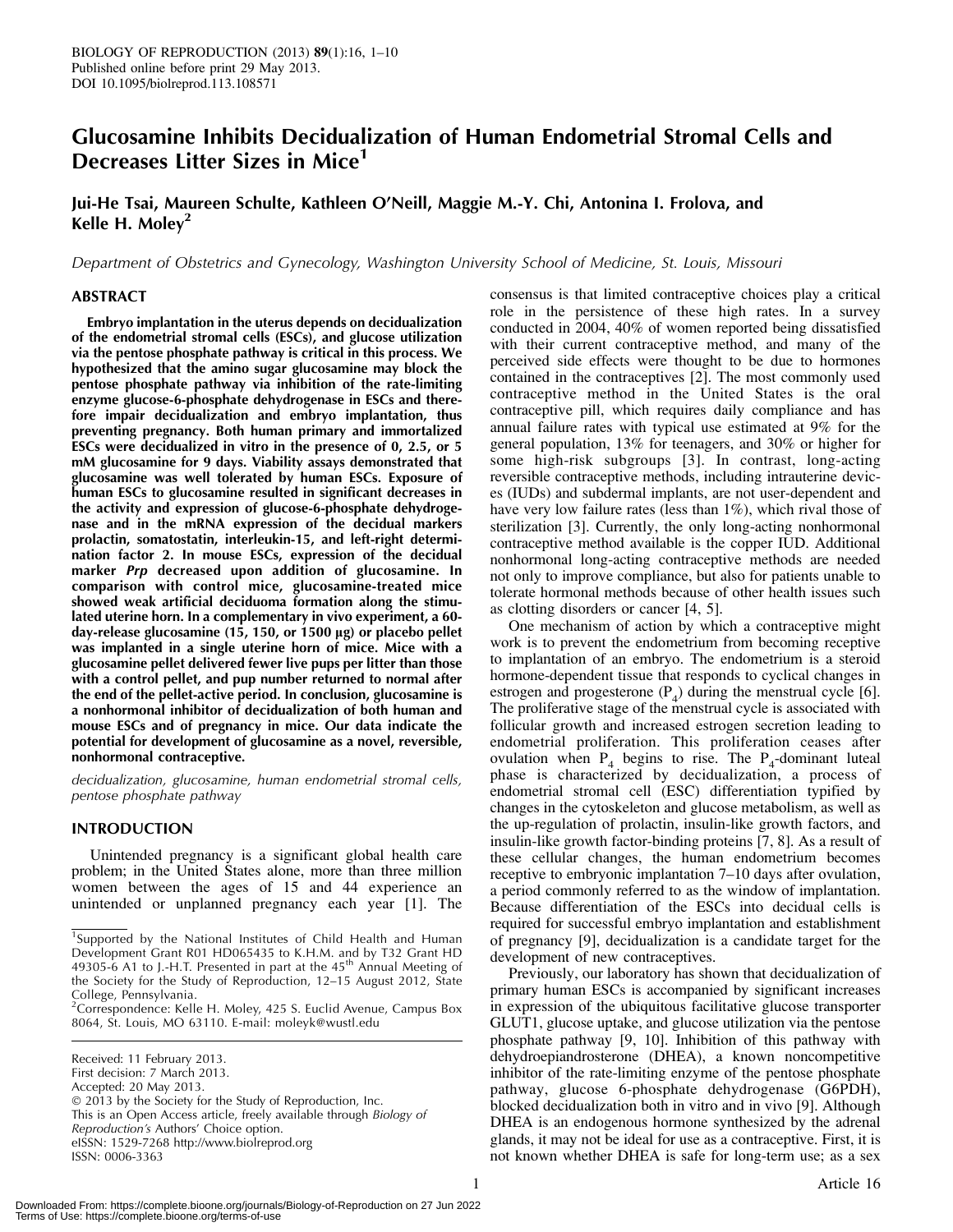hormone precursor, DHEA may cause higher than normal levels of androgens and estrogens in the body, and theoretically might increase the risk of hormone-sensitive cancers. Second, high DHEA serum levels are observed in women with polycystic ovary syndrome (PCOS) [11], and rat studies have confirmed that administration of DHEA leads to anovulation and a PCOS-like phenotype [12]. Because of these adverse effects of DHEA, we aimed to determine whether a nonhormonal inhibitor of the pentose phosphate pathway, that is, glucosamine (GlcN), also has an inhibitory effect on decidualization and can prevent pregnancy.

Glucosamine is an amino monosaccharide that is an essential component of glycosaminoglycans, the large carbohydrate chains incorporated into connective tissue, skin, tendons, ligaments, and cartilage [13]. It is readily synthesized in the body from glucose and is widely used as an oral supplement to relieve arthritic complaints [14]. Exogenous GlcN is actively transported from extracellular space into cells by GLUT1, 2, and 4, and is phosphorylated into GlcN-6 phosphate by tissue hexokinases [15, 16]. Once inside the cell, GlcN-6-phosphate acts as a competitive inhibitor of G6PDH [17, 18]. In this study, we demonstrate that GlcN has a significant inhibitory effect on the pentose phosphate pathway in, and hence decidualization of, human ESCs. The process of decidualization is also impaired in mice exposed to GlcN. Furthermore, we show that intrauterine delivery of GlcN reversibly reduces the birth rate in mice. This work suggests the possibility for a new, nonhormonal contraceptive mechanism.

#### MATERIALS AND METHODS

# Isolation of Human Primary ESCs and In Vitro Decidualization

Endometrial tissue was obtained from human uteri removed during hysterectomies conducted for benign indications. Informed consent was obtained from each patient before surgery, and protocols were approved by the Human Research Protection Office of Washington University. Tissue was placed in normal saline and transported to the laboratory. Human ESCs were isolated as previously described, with some modifications [9, 19]. Briefly, endometrial tissue was minced and digested in Dulbecco Modified Eagle Medium (DMEM):F12 (Invitrogen) containing 2 mg/ml collagenase (Invitrogen) and 15 units/ml deoxyribonuclease (Roche) for 30 min at 37°C with agitation. The dispersed endometrial cells were separated by filtration through a 40-lm wire sieve (BD), plated, and cultured in media supplemented with 10% heat-inactivated charcoal dextran-treated fetal bovine serum (HyClone) and 50 lg/ml penicillin/streptomycin (Cambrex Bio Science). The same culture conditions were used for human immortalized ESCs (telomerase-immortalized, ESC-Ts). For hormonal stimulation, approximately  $3 \times 10^5$  cells were plated per well in six-well cell culture plates (Costar). After reaching 70%–80% confluency, cells were treated with 1  $\mu$ M medroxyprogesterone-17-acetate (Sigma) and 0.5 mM  $N^6$ ,2'-O-dibutyryladenosine cAMP sodium salt (Sigma) for 3–9 days to induce decidualization [9]. Control samples received no hormone supplementation.

#### Animal Care and Use

All mouse studies were approved by the Animal Studies Committee at Washington University School of Medicine and conformed to the Guide for the Care and Use of Laboratory Animals published by the National Institutes of Health. Female ICR (The Harlan Laboratories) mice 8–10 wk of age were used for the isolation of primary ESCs. Female ICR mice 12 wk of age were used for in vivo deciduoma induction studies. Female ICR mice 9 wk of age were used for the pellet implantation surgeries.

# Isolation of Murine Primary ESCs and In Vitro Decidualization

Murine ESCs were isolated and cultured as previously described [9]. The isolated ESCs were plated in six-well culture plates at a density of  $5 \times 10^5$  cells per well in DMEM:F12 without phenol red, supplemented with 2% heatinactivated charcoal dextran-treated fetal bovine serum and 50  $\mu$ g/ml penicillin/ streptomycin. Cells were treated with 10 nM  $\beta$ -estradiol (E<sub>2</sub>) (Sigma) and 1 µM P4 (Sigma) for 72 h to induce decidualization. Control samples were treated with 0.2% ethanol.

# 3-[4,5-Dimethylthiazol-2-yl]-2,5-diphenyltetrazolium Bromide Assay

Human ESC-Ts were seeded in a 96-well culture plate at a density of  $5 \times$  $10<sup>3</sup>$  cells/well. After 3–9 days (specific to the experiment) of culture in the presence or absence of GlcN, the media was replaced with 110 µl of media containing 0.5 mg/ml MTT (3-[4,5-Dimethylthiazol-2-yl]-2,5-diphenyltetrazolium bromide)-labeling reagent. After 4 h at 37°C, 100 µl of 10% SDS/0.01 M HCl solubilization solution was added, cells were incubated for 4 h at  $37^{\circ}$ C, and absorbance at 570 nm was measured. Viability of GlcN-treated cells is reported relative to the viability of cells decidualized in the absence of GlcN. For decidualizing cells,  $5 \times 10^4$  human ESC-Ts were seeded per well in a 24-well culture plate. After 3–9 days of in vitro decidualization with or without GlcN, MTT assay was performed by the aforementioned methods with 500 µl of MTT and  $500 \mu l$  of  $10\%$  SDS/0.01 M HCl solution.

#### RNA Extraction and Quantitative Real-Time PCR

Cells were lysed with Trizol Reagent (Invitrogen), and total RNA was extracted according to the vendor's specifications. One microgram of total RNA was reverse transcribed by using the Quantitect Reverse Transcription kit (QIAGEN). Decidualization was monitored by determination of PRL, SMST, IL-15, and LEFTY2 mRNA levels for human cell studies and Prp mRNA levels for murine cell studies by Quantitative RT-PCR using the 7500 Fast Real-Time PCR System (Applied Biosystems). Each reaction was performed in triplicate and consisted of 25 ng of cDNA,  $1\times$  Fast SYBR Green master mix (Applied Biosystems), and 300 nM gene-specific primers. The fold change in gene expression was calculated using the comparative cycle threshold method with the housekeeping gene, ribosomal protein 36B4, as the internal control in human cell studies and  $\beta$ -actin as the internal control in murine cell studies. The sequences of primers used for quantitative PCR are shown in Supplemental Table S1 (all the Supplemental Data are available online at www.biolreprod. org).

#### Metabolite Microanalytic Assays

Cells were seeded in six-well culture plates and decidualized in the presence or absence of GlcN as described above. After 9 days of treatment, cells were harvested using cell dissociation solution (Sigma). Microanalytic assays designed to measure G6PDH activity were performed as previously described [20]. Three independent replicates were performed.

#### Western Blot Analysis

Western blot analysis was performed as previously described [10]. The rabbit anti-G6PDH antibody (Bethyl Laboratories) and mouse anti-ACTIN (Millipore) were used at 1:1000 and 1:3000 dilutions, respectively, in 5% milk and Tris-buffered saline with Tween 20 (10 mM Tris, 100 mM NaCl, 0.05% Tween 20, pH 7.5). Secondary antibody was horseradish peroxidase-linked goat anti-rabbit or goat anti-mouse antibody (1:10 000; Santa Cruz Biotechnology, Inc.). Secondary antibody was visualized using enhanced chemiluminescence reagent (Amersham). Signal intensities were quantified by the program ImageJ (National Institutes of Health), and the values were normalized to ACTIN for loading variation.

# Artificially Induced Deciduoma

The protocol for the induction of deciduoma has been described previously [9]. Briefly, female ICR mice 12 wk of age were ovariectomized and allowed 2 wk for recovery. They were then injected with three daily subcutaneous injections of 100 ng  $E_2$  in 100 µl of sunflower seed oil (Sigma), followed by 2 days of no injection and then 3 days of subcutaneous injections of 10 ng of  $E<sub>2</sub>$ together with 1 mg of  $P_4$ . At 2 h after the last of the above sensitization injections, the right uterine horn received an intraluminal injection of  $100 \mu l$  of sunflower seed oil. Mice continued to receive 1 mg of  $P<sub>4</sub>$  for 4 days. For the GlcN treatment, mice received two daily intraperitoneal injections of 25 µg of GlcN in 100 µl PBS starting on the day the  $E_2/P_4$  injection were begun, followed by intraluminal injection of GlcN in  $100 \mu$  sunflower seed oil to the right uterine horn and 4 days of intraperitoneal injections of GlcN in 100 µl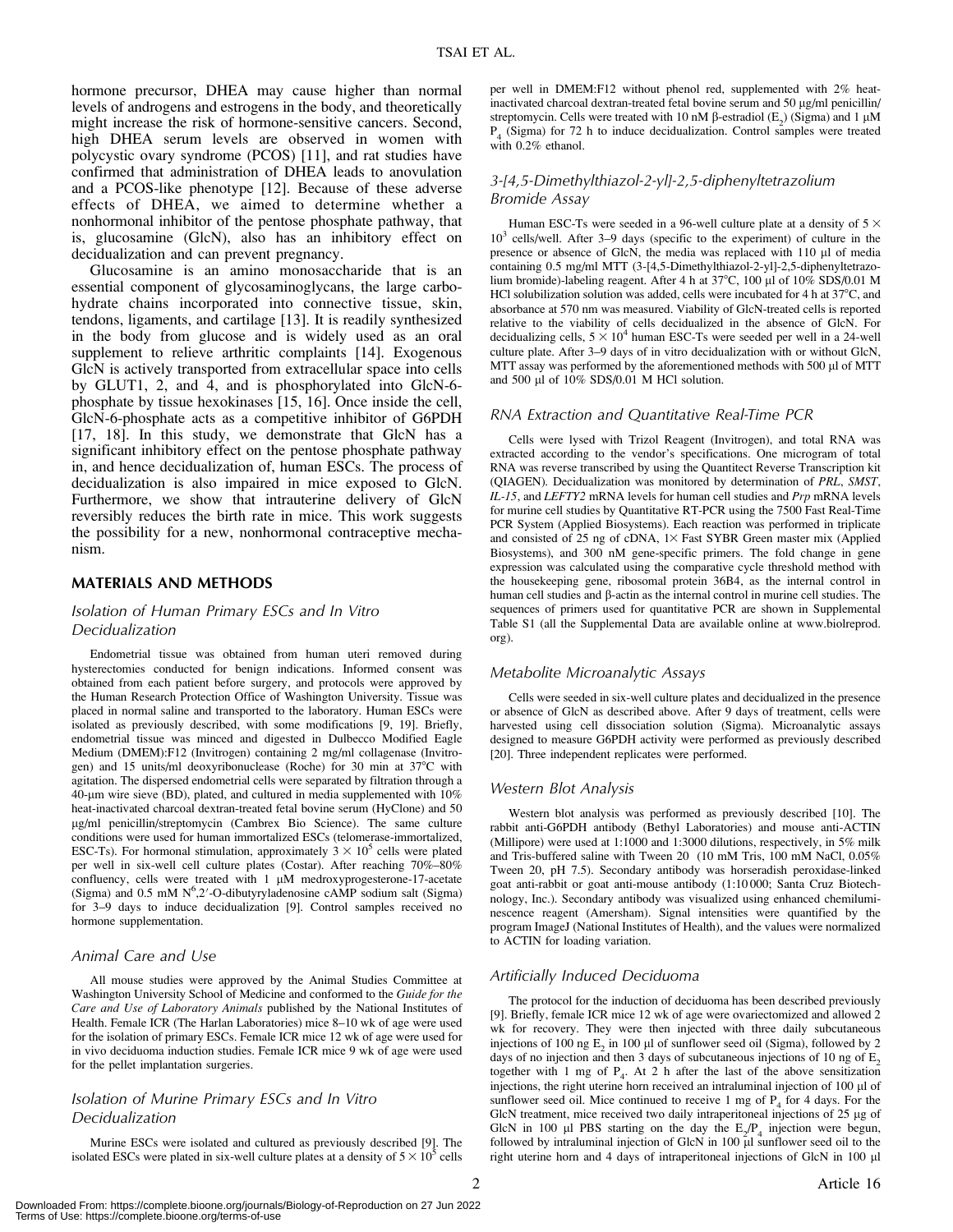

FIG. 1. Glucosamine does not induce significant apoptosis in human ESC-Ts. The MTT assay was used to determine cell viability and proliferation rates in nondecidualized (A) and decidualizing (B) ESC-Ts. All values are represented relative to the viability of cells without GlcN exposure at Day 3 and are the mean  $\pm$  SEM of triplicate cultures.

PBS. The whole uterus was dissected out, and the uterine horns were weighed separately on the day after the last injection.

#### Pellet Implantation and Hysterectomy

Females (9-wk-old) were anesthetized with ketamine and xylene 1 day after their pups were delivered. To mimic a single uterine model, a hysterectomy of one uterine horn was performed according to standard surgical procedures. A sustained-release GlcN-containing pellet or a placebo pellet was implanted into the top of the remaining uterine horn. Pellets measuring 1.5 mm in diameter that release 15, 150, or 1500 µg of GlcN over 60 days were obtained from Innovative Research of America. Although it is difficult to compare dosages administered by oral versus intrauterine routes, standard oral dosing for GlcN to treat osteoarthritis is approximately 20 mg/kg/day. By comparison, the maximal dosage used in the present study was 1 mg/kg/day, delivered intrauterine. Females recovered in an independent cage for 10 days and were then mated with ICR males. The number of pups per litter was recorded until two litters after the 60-day pellet release period. Previous study has shown that GlcN did not affect mouse mating [21]. Because the gestation period for ICR mice ranges from 19 to 21 days, pup number was counted as zero if no pup delivered within the 60-day pellet-active and postpellet periods.

#### Statistical Analyses

Data are expressed as means  $\pm$  SEM of at least three separate experiments. Differences between control and experimental values were compared by Student t test. ANOVA with a Bonferroni multiple comparison test was used when comparisons were made between multiple experimental groups (PRISM program, GraphPad). Significance was defined as a  $P$  value of <0.05.

#### RESULTS

#### Glucosamine Is Not Toxic to Human ESCs

Although GlcN is a well-tolerated monosaccharide that is naturally made from glucose and glutamine in the body [13], a few studies have reported that large doses of GlcN induce cell death in chondrocytes and several malignant cell lines [22–25]. To examine the effect of GlcN on viability of human ESCs, human ESC-Ts [26] were cultured for 3, 6, or 9 days in the presence of 0, 2.5, or 5 mM GlcN, and the MTT assay [27] was used to determine cell viability and proliferation. As shown in Figure 1A, GlcN attenuated ESC-Ts proliferation activity during culture. On the other hand, the numbers of live cells slightly increased during GlcN incubation, implying that GlcN did not induce dramatic cell death or complete cell cycle arrest (Fig. 1A). We next examined the effect of GlcN on viability of decidualizing ESC-Ts. Cells were decidualized for 3, 6, or 9 days with or without GlcN. Consistent with previous findings that decidualizing ESC-Ts demonstrate almost no proliferative activity [9], we observed no evidence of proliferation during the 9-day decidualization period. Relative to mock-treated cells, decidualizing cells exposed to 2.5 or 5 mM GlcN had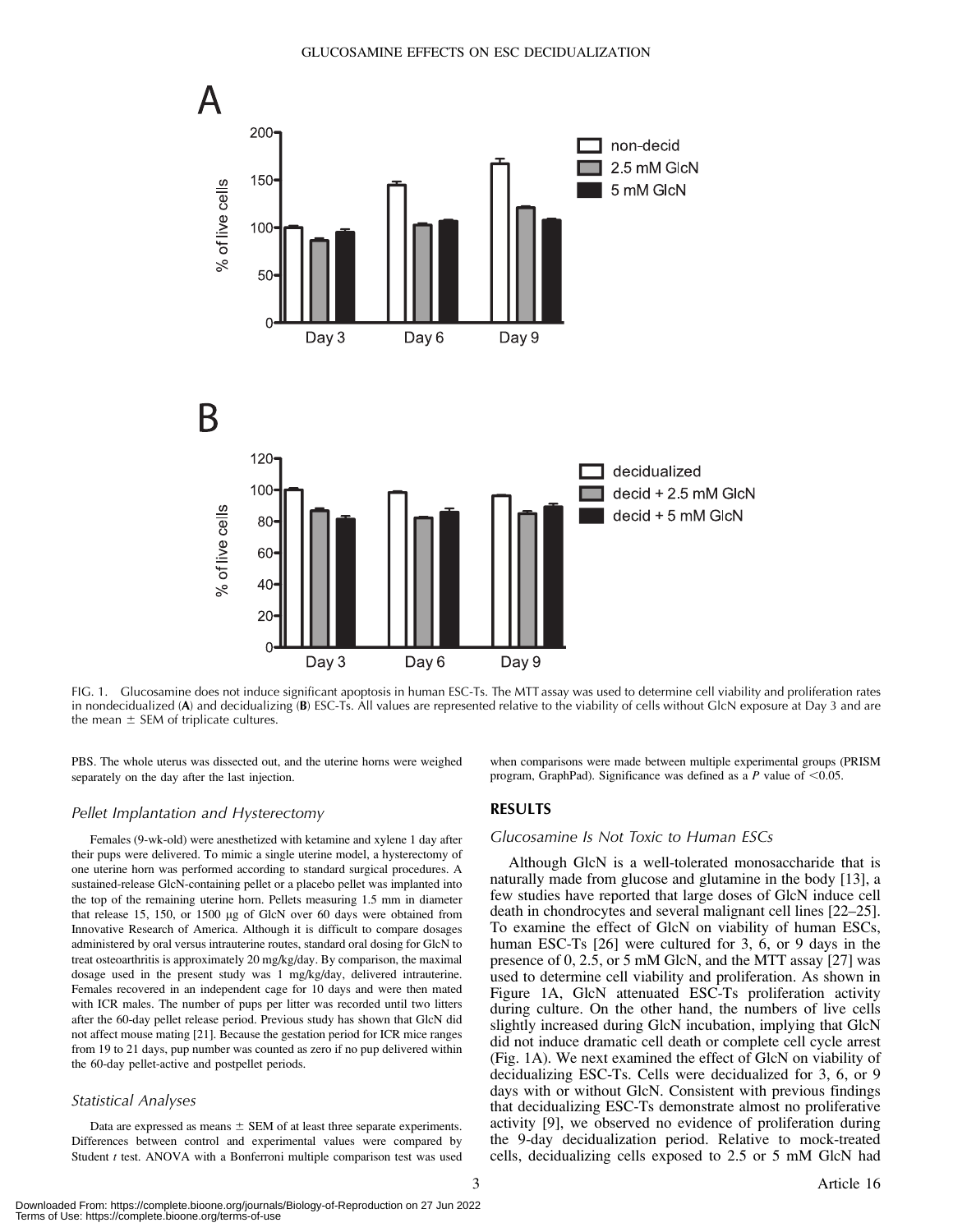reduced viability by approximately 15%–20% by Day 3, but the cells recovered by Day 9, suggesting that GlcN could be tolerated by decidualizing ESC-Ts. We also used flow cytometry to determine whether apoptosis was increased in decidualizing ESC-Ts exposed to GlcN. No significant apoptosis was observed in GlcN-treated cells (see Supplemental Materials and Methods and Fig. S1). Similar results were observed from GlcN-treated human immortalized uterine epithelial cells, in which GlcN was not toxic but attenuated cell proliferation during 9 days of culture (Supplemental Materials and Methods and Fig. S2).

# Glucosamine Attenuates G6PDH Activity and Expression in Human ESCs

We next sought to examine the effect of GlcN on activity of G6PDH, the rate-limiting enzyme in the first step of the pentose phosphate pathway [28], in decidualizing ESCs as has been shown in vitro and in mouse oocytes [17, 29]. Human ESC-Ts were cultured in decidualization media in the absence or presence of GlcN. G6PDH activity was determined after 9 days of exposure. As shown in Figure 2A, G6PDH enzyme activities in decidualized ESC-Ts were markedly higher than those in nondecidualized cells. In contrast, G6PDH activity in the cells exposed to 5 mM GlcN was reduced to 74% of the level in cells cultured in decidualization media alone (Fig. 2A). We also examined G6PDH expression in human ESC-Ts. Intriguingly, in addition to the role it plays as a competitive inhibitor of G6PDH, GlcN reduced G6PDH mRNA level to 68% and G6PDH protein level to about 80% of control levels in cells (Fig. 2, B and C). These data indicate that GlcN attenuates G6PDH both activity and expression; therefore, the flux via the pentose phosphate metabolic pathway in human ESC-Ts is attenuated.

# Glucosamine Inhibits Decidualization of Human ESCs In Vitro

Given the importance of the pentose phosphate pathway to the process of decidualization [9], we wanted to determine whether exposure to GlcN results in a functional change in human ESC-Ts by impairing differentiation. Decidualization was assessed by monitoring the levels of prolactin (PRL), somatostatin (SMST), interleukin-15 (IL-15), and left-right determination factor 2 (LEFTY2) mRNAs, all of which are significantly induced during decidualization [7, 30–32]. PRL has been used widely as phenotypic marker of decidualized cells [33]. SMST, IL-15, and LEFTY2 have the potential to amplify and propagate the decidual process in an autocrine and paracrine fashion [34, 35]. As shown in Figure 3, mRNA levels for these decidual markers were markedly induced during in vitro decidualization. However, these genes were induced to much lower levels in cells exposed to GlcN during the decidualization process. This reduced expression (up to 65%) was evident by Day 3 for SMST and IL-15, Day 6 for PRL, and Day 9 for  $LEFTY2$  (Fig. 3, A–D).

To determine whether these results were specific to telomerase-immortalized cells, we investigated the effect of GlcN on decidualization of primary ESCs isolated from human uteri after hysterectomies. Primary ESCs were cultured in decidualization media, with or without GlcN, for 9 days (see Materials and Methods for the details). Similar to our observations with ESC-Ts, the mRNA expression levels of decidual markers decreased in a GlcN dose-dependent manner in primary ESCs (Fig. 3E). Taken together, these results suggest that GlcN is able to inhibit the process of in vitro

decidualization of both an immortalized cell line and primary human cells.

# Glucosamine Inhibits Decidualization of Murine ESCs Both In Vitro and In Vivo

To further confirm the inhibitory effect of GlcN on decidualization, ESCs were isolated from a gravid mouse uterus at Day 4 postcoitus and cultured in decidualization media for 3 days (see Materials and Methods for details). Expression of Prp mRNA, a murine decidual marker, was significantly lower in cells decidualized in the presence of GlcN than in cells decidualized in the absence of GlcN (Fig. 4A). We next employed a previously described mouse model of induced decidualization [9] to examine whether GlcN has similar effects in vivo. Ovariectomized ICR mice received a regimen of  $E_2$  and  $P_4$ , and then the right uterine horn of each animal was mechanically stimulated. The unstimulated left uterine horn served as an internal control. The decidual response, as determined by robust deciduoma formation, was observed consistently in the stimulated uterine horn in control mice (Fig. 4B). By contrast, weak or no deciduoma formation was observed in mice that had been maintained on GlcN (see Materials and Methods for the details) throughout the hormone and deciduoma induction period. We quantified the decidual response by weighing the uterine horns. Those from GlcNtreated mice weighed 5.5-fold less than those from the control mice (Fig. 4C). In addition to the gross anatomies of the uteri, histological examination revealed that stimulated uterine horns from control mice exhibited a marked increase in the number of decidualized cells and in the size of the stromal compartment. In contrast, decidualization was not observed in the stimulated horns from GlcN-treated mice, and the size of the stromal compartment was similar to that of the unstimulated uterine horn (Fig. 4D).

# Intrauterine GlcN Decreases Birth Rate in Mice

Because differentiation of ESCs into decidual cells is one of the key processes in uterine preparation for embryo implantation, and proper implantation is essential for the continuation of pregnancy, failure of decidualization results in prevention of pregnancy [6, 36]. Thus, we anticipated that exposure of uteri to GlcN would prevent successful pregnancy. To test this hypothesis, we implanted time-release GlcN pellets into one uterine horn of female mice; the other uterine horn was removed to mimic the single reproductive tract found in humans and to avoid the possibility that pups may implant in the empty horn. In preliminary studies not shown, we had determined that this occurs at a fairly equal rate in the contralateral horn to the one containing a pellet regardless of type of pellet. The mice with one horn containing one pellet were mated, and the litter sizes were recorded both during the 60-day pellet-active period and in the postpellet period. After hysterectomy and implantation of placebo pellets, litters were approximately half the size that they were before surgery (5.6  $\pm$  0.66 and 12.7  $\pm$  0.71 pups per litter, respectively), as expected. The litters delivered during the 60-day pellet-active period and the postpellet period were of similar sizes (Fig. 5). Taken together, these results suggest that hysterectomy and placebo pellet implantation do not interfere with fertility. In contrast, mice that received GlcN pellets delivered significantly fewer live pups per litter over a 60-day pellet active period than those that received placebo pellets (15 µg GlcN,  $2.75 \pm 0.73$ pups; 150 µg GlcN, 2.13  $\pm$  0.85 pups; 1500 µg GlcN, 0.25  $\pm$ 0.25 pups; placebo,  $5.61 \pm 0.66$  pups) (Fig. 5). The gross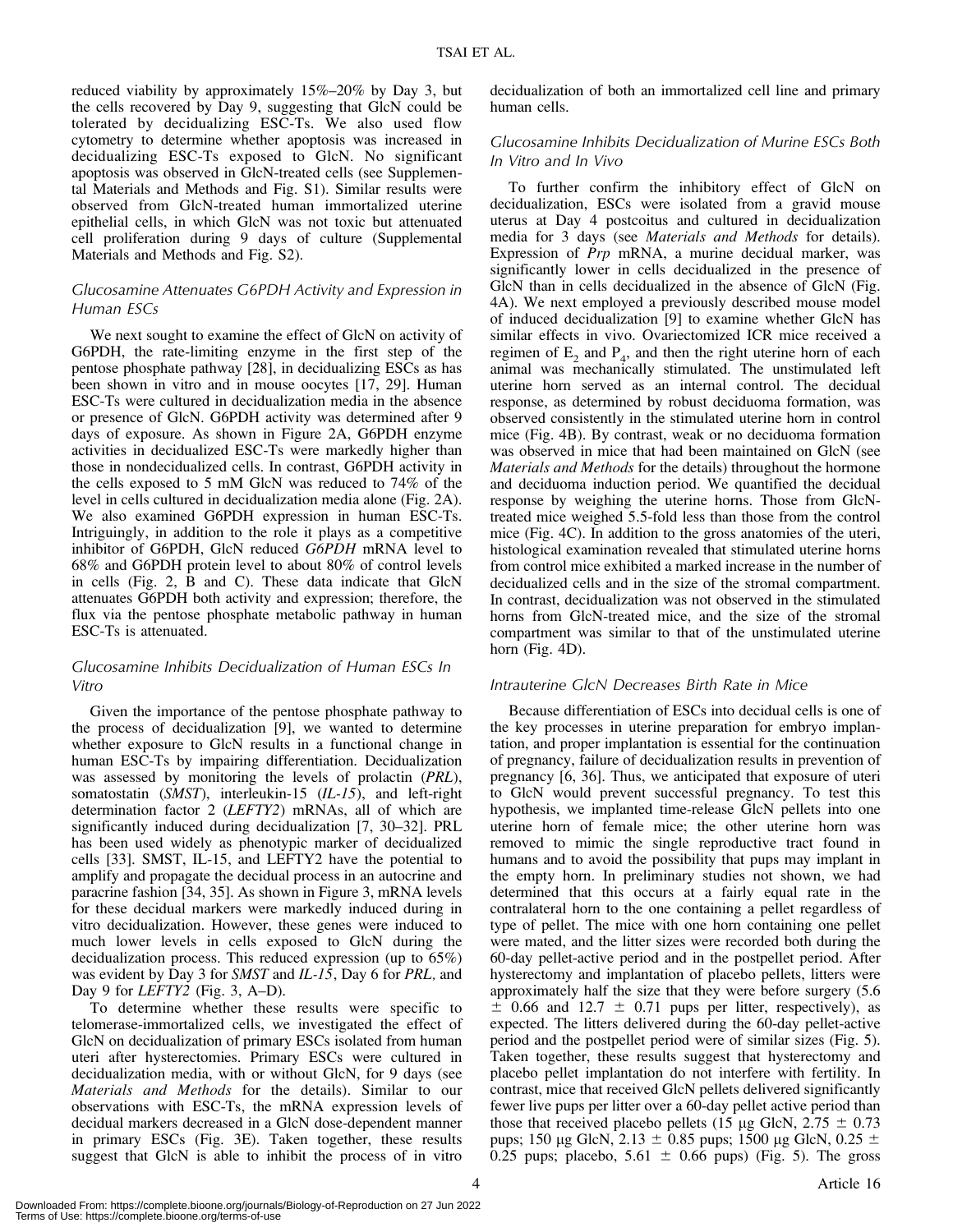

GLUCOSAMINE EFFECTS ON ESC DECIDUALIZATION



FIG. 2. Activity and expression of G6PDH are reduced in human ESC-Ts exposed to GlcN. Human ESC-Ts were collected after in vitro decidualization for 9 days in the presence of 0 or 5 mM GlcN. A) The levels of G6PDH activity were measured by microanalytic assay and normalized to cell counts. **B**) The levels of G6PDH expression were measured by quantitative real-time PCR. Data is expressed as mean  $\pm$  SEM of three independent experiments. \*P < 0.05;  $^{*p}$  < 0.01;  $^{***p}$  < 0.001 compared with the decidualized sample. C) Western blot exhibits G6PDH protein expression and the loading control, ACTIN. Lower panel is the quantification of duplicate Western blots.

morphological appearance of the pups from placebo- and GlcN-treated mice were normal after birth. Meanwhile, the GlcN levels in the blood were measured by using a D-GlcN assay kit (Megazyme), which has a lower limit of detection in the  $\mu$ g/ml range. The serum GlcN levels were similar to the background among placebo and the three different GlcN dosages groups (data not shown), suggesting that the reduction of litter size seen is not due to systemic whole-body GlcN circulation, but rather due to a local intrauterine GlcN effect. After the 60-day pellet release period, there was no statistically significant difference in the litter sizes delivered by GlcN and placebo pellet-implanted mice, except at the highest dosage of GlcN, suggesting reversal of the effects once the pellets were spent. We conclude that, at moderate levels of local GlcN exposure, the GlcN effect did not persist beyond the 60-day release period, and there were no long-term fertility sequelae.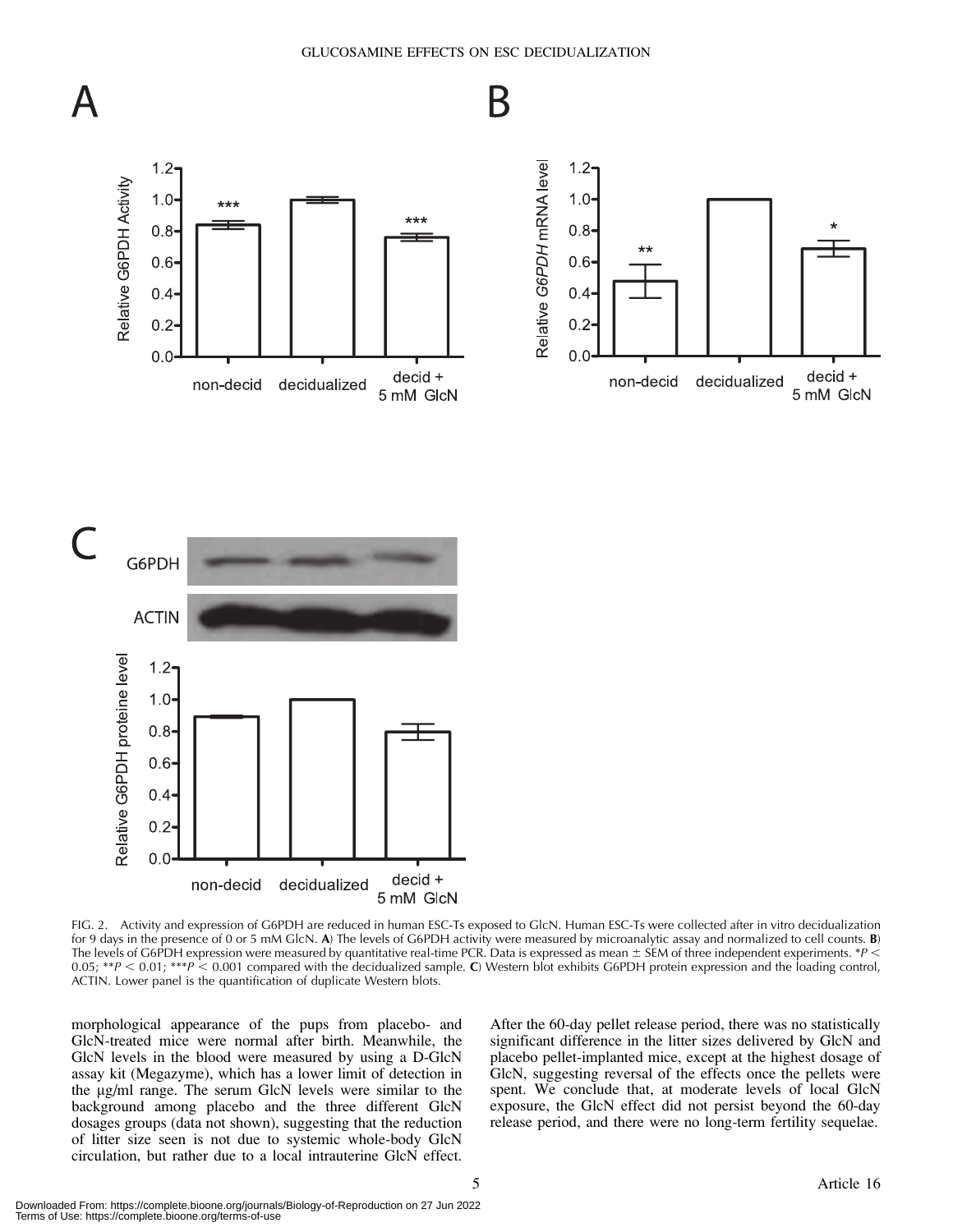TSAI ET AL.



FIG. 3. Glucosamine inhibits decidualization of human ESC-Ts in vitro. Decidualization of human ESC-Ts was induced in vitro, and differentiation was assessed by monitoring the mRNA expression levels of decidual markers. Glucosamine treatment decreased the expression levels of PRL (A), SMST (B), IL-15 (C), and LEFTY2 (D) starting as early as Day 3 and continuing through Day 9. E) Human primary ESCs were isolated from hysterectomy samples and decidualized in the absence or presence of GlcN. Expression levels of decidual markers were assessed on Day 9. Values are a mean of at least three independent experiments  $\pm$  SEM. \*P < 0.05; \*\*P < 0.01; \*\*\*P < 0.001 compared with the decidualized samples.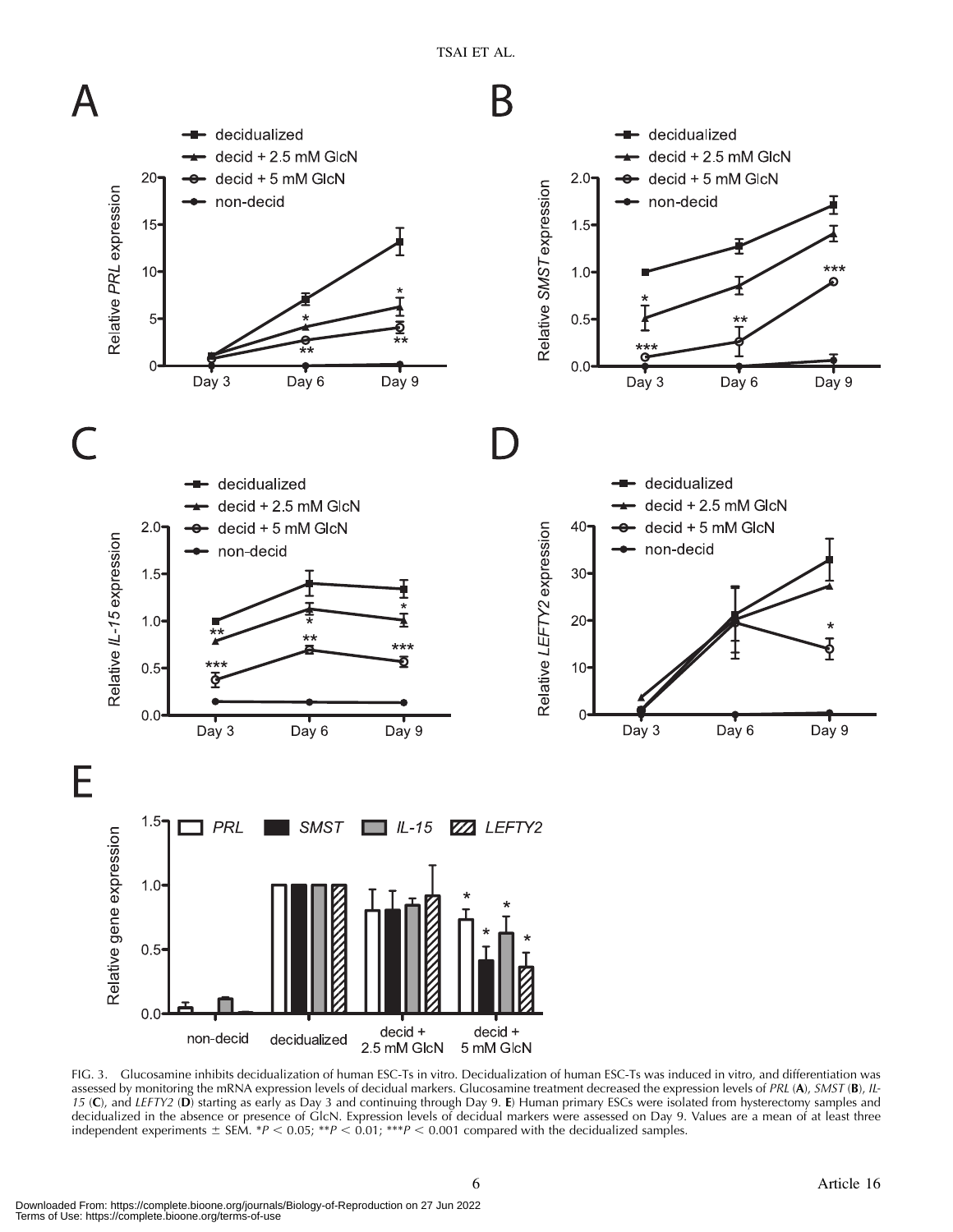#### GLUCOSAMINE EFFECTS ON ESC DECIDUALIZATION



FIG. 4. Decidualization is inhibited both in vitro and in vivo by GlcN in mice. A) Primary cultures of ESCs isolated from mice were decidualized with  $E_2$ and P<sub>4</sub> in the absence or presence of GlcN for 3 days in vitro. Decidualization was assessed by monitoring the expression of Prp mRNA. Values are the mean of three independent experiments  $\pm$  SEM. B) Representative uteri from mice in each treatment group—control and GlcN—are shown. The horn that received a physical stimulus to induce deciduoma formation is on the right, and the unstimulated internal control horn is on the left. C) The mass of deciduoma and control uterine horns was quantified for control and GlcN-treated mice. Values are the mean of three mice in each group  $\pm$  SEM. \*P < 0.05; \*\*P < 0.01. D) Representative cross-section of the uterine horns stained with hematoxylin and eosin. Bar = 2 mm.

#### DISCUSSION

Here we provide evidence that intrauterine administration of GlcN reversibly impairs fertility in mice. Additionally, we show that GlcN, an inhibitor of the pentose phosphate pathway, blocks decidualization of both human and murine endometrial cells. Given that GlcN is a natural metabolite that is safely and widely used in the treatment of osteoarthritis and joint disease [14, 37], these results suggest that GlcN has the potential to be formulated as a nonhormonal contraceptive utilizing a novel metabolic mechanism.

Although our data clearly exclude the possibilities that GlcN inhibited decidualization due to toxicity for human ESCs (Fig. 1) and murine primary ESCs (Supplemental Fig. S3), there are four possible mechanisms to explain the physiologic effects of GlcN on decidualization of ESCs. First, the intermediate metabolite GlcN-6-phosphate could be directly blocking the pentose phosphate pathway via competitive inhibition of G6PDH. This mechanism has previously been described in postimplantation embryos [38] and is consistent with our earlier finding that DHEA, a noncompetitive inhibitor of G6PDH, also inhibits decidualization. In support of this

mechanism, we observed decreases of both G6PDH catalytic activity (Fig. 2A) and expression levels (Fig. 2, B and C) in ESC-Ts exposed to GlcN. Prior evidence that the pentose phosphate pathway may play a role in decidualization and embryo implantation exists in both humans and mice. For example, human females heterozygous for G6PDH deficiency are known to have an increased risk of spontaneous abortions [39], and G6PDH-null mice have a 7-fold higher rate of fetal resorptions than their wild-type counterparts [39, 40]. These results suggest that activity of G6PDH affects female fertility, perhaps via a uterine event. Data also exist to suggest that GlcN itself inhibits G6PDH [29, 38], but the hypothesis that GlcN administered in vivo has uterine-specific reproductive consequences had not been tested.

A second possible explanation for the inhibition of decidualization by GlcN is that excess GlcN-6-phosphate could be converted to N-acetyl-GlcN-6-phosphate and be used for protein glycosylation and other posttranslational modifications of proteins involved in decidualization [41]. Third, extensive stromal cell proliferation is one of the hallmark events of decidualization in rodents. We observed that GlcN attenuated cell proliferation of human ESCs (Fig. 1A), human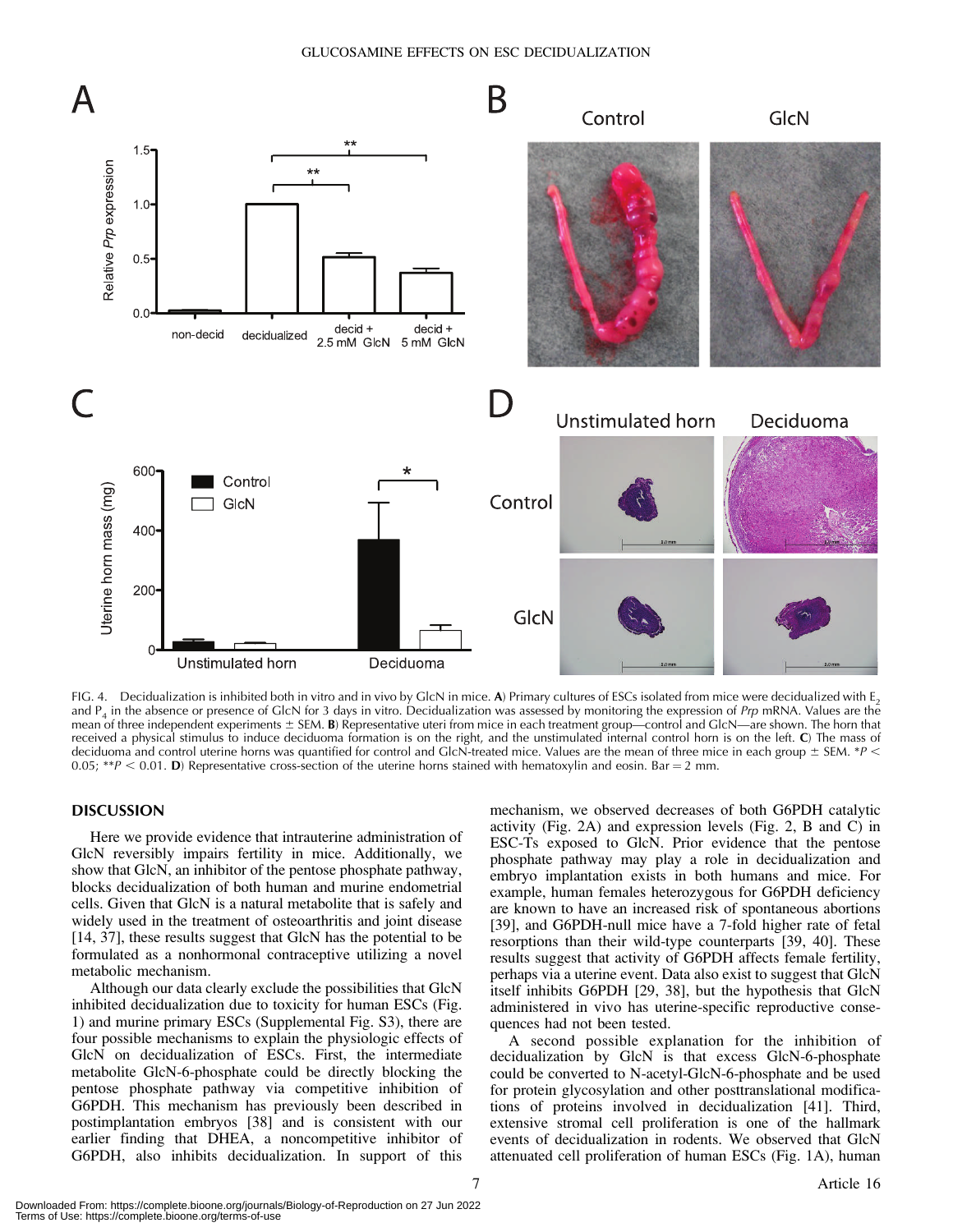

FIG. 5. Glucosamine decreases litter size in ICR mice. Placebo or GlcN pellets were implanted into one uterine horn of each 9-wk-old ICR female mouse; the other uterine horn was removed. Pups per litter of mice with placebo (n = 9), 15 µg GlcN (n = 4), 150 µg GlcN (n = 4), and 1500 µg GlcN (n = 4) pellet implantations were recorded. Values are the mean  $\pm$  SEM. \* $P < 0.05$ ; \*\* $P < 0.01$ ; \*\*\*P < 0.001; ns, not significant.

uterine epithelial cells (Supplemental Fig. S2) and murine ESCs (Supplemental Fig. S3) during in vitro culture in this study. Previous study has also shown that GlcN inhibited retinal pigment epithelium proliferation in a dose-dependent manner without affecting cell viability [42]. It is possible that the negative effect of GlcN on cell proliferation led to impaired decidualization in mice because the size of the stromal compartment was similar to that of the unstimulated uterine horn in the GlcN-treated mice (Fig. 4B). Fourth, GlcN could cause reduction in the surface levels of transforming growth factor (TGF)- $\beta$  receptor and thus the ability of ESCs to bind  $TGF-\beta$  as has been demonstrated in human retinal pigment epithelial cells [43]. TGF- $\beta$  is a multifunctional cytokine that regulates growth, differentiation, and apoptosis of various cell types and can induce decidualization of ESCs in vitro [44]. Which mechanism, or combination of mechanisms, is responsible for the effects of GlcN on decidualization remains to be determined.

Several studies have shown that deficient decidualization results in early embryonic lethality and infertility. For example, death effector domain-containing protein (Dedd) deficiency female mice are infertile owing to unsuccessful decidualization with reduced polyploidy [45]. Deletion of the IL-11 receptor alpha chain or sphingosine kinases shpk1 and sphk2 also cause defective decidualization, leading to early embryonic lethality [46, 47]. Thus, proper decidualization is essential for successful pregnancy. Because our ESC data clearly demonstrated that GlcN inhibits decidualization both in vitro and in vivo, we propose that the reduction in litter sizes we observed upon intrauterine administration of GlcN in mice was mainly due to inhibition of decidualization and implantation. Although this idea is consistent with our previous finding that knockdown of G6PDH or inhibition of the pentose phosphate pathway with DHEA or 6-aminonicotinamide blocks decidualization in vivo [9], we cannot rule out the possibility that GlcN affected other aspects of fertility because there is a long period between the time of fertilization and fetus delivery. For example, exposure of cumulus-oocyte complexes to 2.5 mM GlcN during in vitro maturation (IVM) inhibits oocyte developmental competence, potentially through up-regulation of hexosamine activation and inhibition of pentose phosphate [29]. Murine and bovine blastocyst developments are impaired by GlcN exposure during embryo culture or IVM [48, 49]. Increase of the rate of resorbed implantations has also been reported by injecting intraperitoneally 20 or 400 mg/kg GlcN into 8-wk-old female mice 3–6 days before and 1 day after mating [21]. Furthermore, administration of a high dose ( $\sim$ 1600–2000 mg/kg) of GlcN on Day 7.5 of pregnancy in mice increased the incidence of neural tube defects through inhibition of  $pax-3$ , a gene required for neural tube closure, expression [38]. As shown in Figure 5, the litter sizes of the mice implanted with pellets releasing  $1500 \mu g$ of GlcN were not fully recovered during the postpellet period, suggesting that a high dose of GlcN triggers another mechanism by which fertility is reduced. Such uncertainty about the mechanism of action of contraceptives is not unusual, however, as there is still some ambiguity about the contributions of pre- and postfertilization mechanisms to the efficacy of copper and hormonal IUDs [50]. In addition, the finding that some pups delivered instead of none suggests that decidualization might be most impaired in the region immediately adjacent to the GlcN pellet implantation site and that the further away that implantation occurs, the better the outcome. Thus, the efficacy of a GlcN-containing IUD needs to be tested in a single uterine horn model, preferably a nonhuman primate.

Given the widespread use of GlcN to treat joint pain, it is important to assess whether oral consumption of this common supplement affects fertility. The  $LD_{50}$  of oral GlcN is about 8 g/kg (body weight) for rats, mice, and rabbits [13], far above the 20 mg/kg regularly taken by patients. One study of 54 women has reported no adverse fetal effects following the use of GlcN during pregnancy [51]. Studies in rats have also shown no adverse side effects of oral GlcN doses of 2.7 g/kg for 12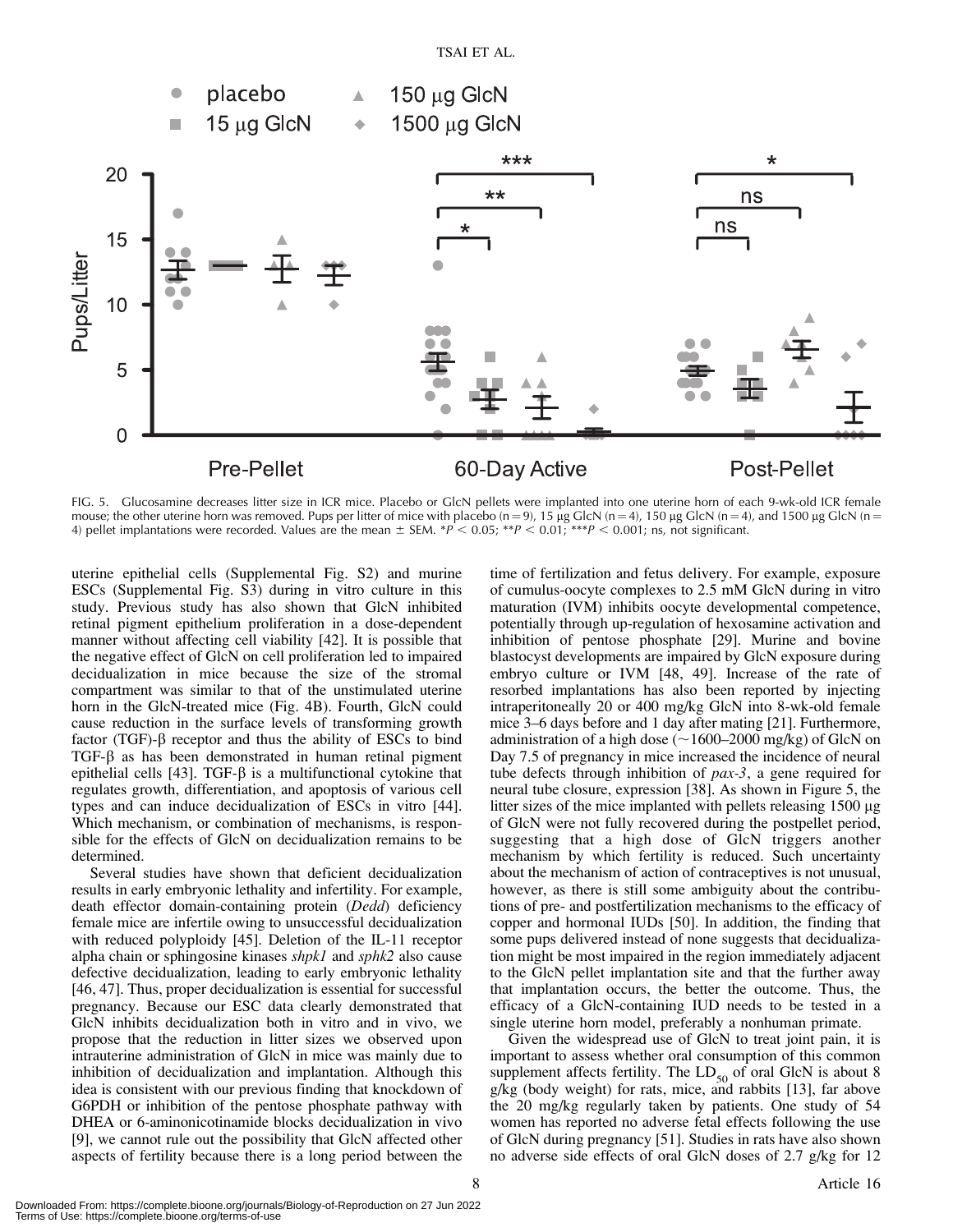mo [52]. Moreover, prior mouse studies by our group have shown that mice fed a therapeutic GlcN-supplemented diet (0.01%) had normal litter sizes (Data not shown). Thus, it is unlikely that oral administration of GlcN will reduce fertility.

Our intrauterine pellet implantation experiments were designed to mimic how GlcN might be used in human IUDs; their success at reducing litter sizes indicates that this route takes advantage of local, rather than systemic, effects of GlcN. Importantly, this local inhibition is reversible because the litter sizes from the GlcN pellet-implanted mice returned to control levels following the pellet's active period. Our findings support the potential use of GlcN as a metabolically acting nonhormonal contraceptive. With no systemic effects at moderate dosage and a reversible, localized mechanism of action, future research into the development of a GlcN-containing, reversible contraceptive IUD is warranted.

## ACKNOWLEDGMENT

We thank Dr. Graciela Krikun for providing the human immortalized endometrial stromal cell line, Dr. Liang Ma for providing the human immortalized uterine epithelial cell line, and Dr. Deborah J. Frank for critical reading of the manuscript.

#### REFERENCES

- 1. Finer LB, Henshaw SK. Disparities in rates of unintended pregnancy in the United States, 1994 and 2001. Perspect Sex Reprod Health 2006; 38: 90–96.
- 2. Frost JJ. The state of hormonal contraception today: overview of unintended pregnancy. Am J Obstet Gynecol 2011; 205:S1–S3.
- 3. Winner B, Peipert JF, Zhao Q, Buckel C, Madden T, Allsworth JE, Secura GM. Effectiveness of long-acting reversible contraception. N Engl J Med 2012; 366:1998–2007.
- 4. Breast cancer and hormonal contraceptives: collaborative reanalysis of individual data on 53 297 women with breast cancer and 100 239 women without breast cancer from 54 epidemiological studies. Lancet 1996; 347: 1713–1727.
- 5. Frye CA. An overview of oral contraceptives: mechanism of action and clinical use. Neurology 2006; 66:S29–S36.
- 6. Gellersen B, Brosens IA, Brosens JJ. Decidualization of the human endometrium: mechanisms, functions, and clinical perspectives. Semin Reprod Med 2007; 25:445–453.
- 7. Grinius L, Kessler C, Schroeder J, Handwerger S. Forkhead transcription factor FOXO1A is critical for induction of human decidualization. J Endocrinol 2006; 189:179–187.
- 8. Giudice LC. Endometrium in PCOS: implantation and predisposition to endocrine CA. Best Pract Res Clin Endocrinol Metab 2006; 20:235–244.
- 9. Frolova AI, O'Neill K, Moley KH. Dehydroepiandrosterone inhibits glucose flux through the pentose phosphate pathway in human and mouse endometrial stromal cells, preventing decidualization and implantation. Mol Endocrinol 2011; 25:1444–1455.
- 10. Frolova A, Flessner L, Chi M, Kim ST, Foyouzi-Yousefi N, Moley KH. Facilitative glucose transporter type 1 is differentially regulated by progesterone and estrogen in murine and human endometrial stromal cells. Endocrinology 2009; 150:1512–1520.
- 11. Yildiz BO, Azziz R. The adrenal and polycystic ovary syndrome. Rev Endocr Metab Disord 2007; 8:331–342.
- 12. Roy S, Mahesh VB, Greenblatt RB. Effect of dehydroepiandrosterone and delta4-androstenedione on the reproductive organs of female rats: production of cystic changes in the ovary. Nature 1962; 196:42–43.
- 13. Anderson JW, Nicolosi RJ, Borzelleca JF. Glucosamine effects in humans: a review of effects on glucose metabolism, side effects, safety considerations and efficacy. Food Chem Toxicol 2005; 43:187–201.
- 14. Houpt JB, McMillan R, Wein C, Paget-Dellio SD. Effect of glucosamine hydrochloride in the treatment of pain of osteoarthritis of the knee. J Rheumatol 1999; 26:2423–2430.
- 15. Uldry M, Ibberson M, Hosokawa M, Thorens B. GLUT2 is a high affinity glucosamine transporter. FEBS Lett 2002; 524:199–203.
- 16. Monauni T, Zenti MG, Cretti A, Daniels MC, Targher G, Caruso B, Caputo M, McClain D, Del Prato S, Giaccari A, Muggeo M, Bonora E, et al. Effects of glucosamine infusion on insulin secretion and insulin action in humans. Diabetes 2000; 49:926–935.
- 17. Glaser L, Brown DH. Purification and properties of d-glucose-6-phosphate dehydrogenase. J Biol Chem 1955; 216:67–79.
- 18. Kanji MI, Toews ML, Carper WR. A kinetic study of glucose-6-phosphate dehydrogenase. J Biol Chem 1976; 251:2258–2262.
- 19. Guzeloglu-Kayisli O, Kayisli UA, Al-Rejjal R, Zheng W, Luleci G, Arici A. Regulation of PTEN (phosphatase and tensin homolog deleted on chromosome 10) expression by estradiol and progesterone in human endometrium. J Clin Endocrinol Metab 2003; 88:5017–5026.
- 20. Chi MM, Hoehn A, Moley KH. Metabolic changes in the glucose-induced apoptotic blastocyst suggest alterations in mitochondrial physiology. Am J Physiol Endocrinol Metab 2002; 283:E226–E232.
- 21. Schelbach CJ, Robker RL, Bennett BD, Gauld AD, Thompson JG, Kind KL. Altered pregnancy outcomes in mice following treatment with the hyperglycaemia mimetic, glucosamine, during the periconception period. Reprod Fertil Dev 2013; 25:405–416.
- 22. Varghese S, Theprungsirikul P, Sahani S, Hwang N, Yarema KJ, Elisseeff JH. Glucosamine modulates chondrocyte proliferation, matrix synthesis, and gene expression. Osteoarthritis Cartilage 2007; 15:59–68.
- 23. Chesnokov  $V$ , Sun C, Itakura K. Glucosamine suppresses proliferation of human prostate carcinoma DU145 cells through inhibition of STAT3 signaling. Cancer Cell Int 2009; 9:25.
- 24. Molnar Z, Bekesi JG. Cytotoxic effects of D-glucosamine on the ultrastructures of normal and neoplastic tissues in vivo. Cancer Res 1972; 32:756–765.
- 25. Friedman SJ, Skehan P. Membrane-active drugs potentiate the killing of tumor cells by D-glucosamine. Proc Natl Acad Sci U S A 1980; 77: 1172–1176.
- 26. Krikun G, Mor G, Lockwood C. The immortalization of human endometrial cells. Methods Mol Med 2006; 121:79–83.
- 27. Vistica DT, Skehan P, Scudiero D, Monks A, Pittman A, Boyd MR. Tetrazolium-based assays for cellular viability: a critical examination of selected parameters affecting formazan production. Cancer Res 1991; 51: 2515–2520.
- 28. Cappellini MD, Fiorelli G. Glucose-6-phosphate dehydrogenase deficiency. Lancet 2008; 371:64–74.
- 29. Schelbach CJ, Kind KL, Lane M, Thompson JG. Mechanisms contributing to the reduced developmental competence of glucosamine-exposed mouse oocytes. Reprod Fertil Dev 2010; 22:771–779.
- 30. Eyal O, Jomain JB, Kessler C, Goffin V, Handwerger S. Autocrine prolactin inhibits human uterine decidualization: a novel role for prolactin. Biol Reprod 2007; 76:777–783.
- 31. Brar AK, Handwerger S, Kessler CA, Aronow BJ. Gene induction and categorical reprogramming during in vitro human endometrial fibroblast decidualization. Physiol Genomics 2001; 7:135–148.
- 32. Godbole G, Modi D. Regulation of decidualization, interleukin-11 and interleukin-15 by homeobox A 10 in endometrial stromal cells. J Reprod Immunol 2010; 85:130–139.
- 33. Daly DC, Maslar IA, Riddick DH. Prolactin production during in vitro decidualization of proliferative endometrium. Am J Obstet Gynecol 1983; 145:672–678.
- 34. Giudice LC. Microarray expression profiling reveals candidate genes for human uterine receptivity. Am J Pharmacogenomics 2004; 4:299–312.
- 35. Dimitriadis E, White CA, Jones RL, Salamonsen LA. Cytokines, chemokines and growth factors in endometrium related to implantation. Hum Reprod Update 2005; 11:613–630.
- 36. Ramathal CY, Bagchi IC, Taylor RN, Bagchi MK. Endometrial decidualization: of mice and men. Semin Reprod Med 2010; 28:17–26.
- 37. Huskisson EC. Glucosamine and chondroitin for osteoarthritis. J Int Med Res 2008; 36:1161–1179.
- 38. Horal M, Zhang Z, Stanton R, Virkamaki A, Loeken MR. Activation of the hexosamine pathway causes oxidative stress and abnormal embryo gene expression: involvement in diabetic teratogenesis. Birth Defects Res A Clin Mol Teratol 2004; 70:519–527.
- 39. Toncheva D, Tzoneva M. Prenatal selection and fetal development disturbances occurring in carriers of G6PD deficiency. Hum Genet 1985; 69:88.
- 40. Nicol CJ, Zielenski J, Tsui LC, Wells PG. An embryoprotective role for glucose-6-phosphate dehydrogenase in developmental oxidative stress and chemical teratogenesis. FASEB J 2000; 14:111–127.
- 41. Wells L, Hart GW. O-GlcNAc turns twenty: functional implications for post-translational modification of nuclear and cytosolic proteins with a sugar. FEBS Lett 2003; 546:154–158.
- 42. Liang CM, Tai MC, Chang YH, Chen YH, Chen CL, Chien MW, Chen JT. Glucosamine inhibits epidermal growth factor-induced proliferation and cell-cycle progression in retinal pigment epithelial cells. Mol Vis 2010; 16:2559–2571.
- 43. Liang CM, Tai MC, Chang YH, Chen YH, Chen CL, Lu DW, Chen JT.